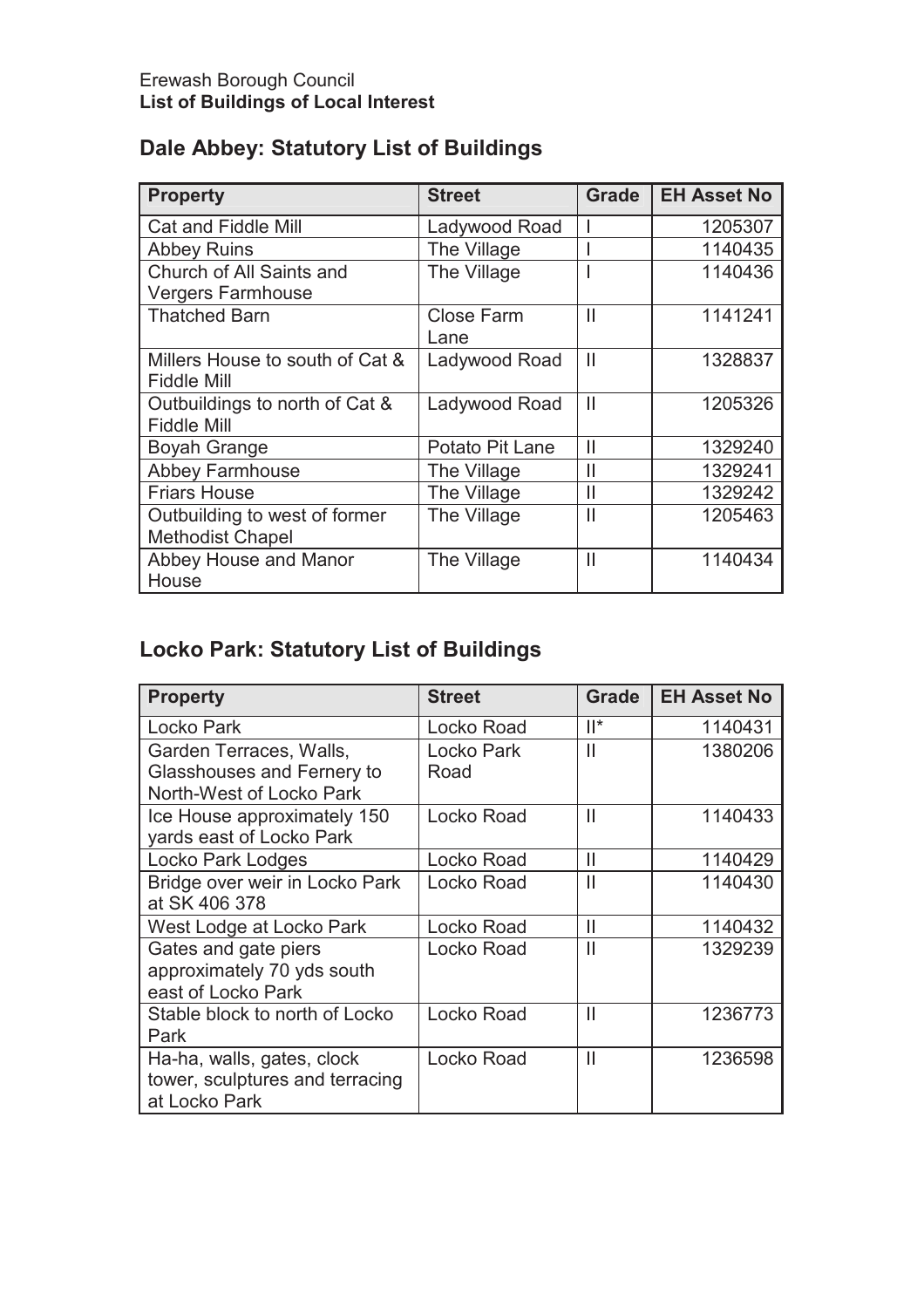| <b>Property Upper Hagg Farm</b> |  |
|---------------------------------|--|
|---------------------------------|--|

| Number        |                  | Easting        | 442962        |
|---------------|------------------|----------------|---------------|
| <b>Street</b> | <b>Hagg Lane</b> | Northing       | 339543        |
| Township      |                  | Our Ref        | <b>LL/587</b> |
| Parish        | Dale Abbey       | <b>DCC Ref</b> |               |

| Easting        | 442962        |
|----------------|---------------|
| Northing       | 339543        |
| Our Ref        | <b>LL/587</b> |
| <b>DCC Ref</b> |               |

| Thesaurus Type |                     | Date              |      |
|----------------|---------------------|-------------------|------|
| <b>Broad</b>   | <b>Agricultural</b> | Date range begins | 1700 |
| <b>Narrow</b>  | <b>Farmstead</b>    | Date range ends   | 1835 |

| Date              |      |
|-------------------|------|
| Date range begins | 1700 |
| Date range ends   | 1835 |

### **Description**

This farmstead dates to before 1835. The farmhouse is built of red brick beneath a gabled plain tile roof. The garden elevation is two storeys tall. The ground floor is built of handmade brick and contains tall window openings with stone lintels. The first floor is built of 3" brick and contains plain square window openings.

The barn is built of red brick with sawtooth eaves beneath a gabled plain tile roof. It incorporates the remains of an earlier stone building.

Buildings that predate the reign of Queen Victoria are considered to have qualities of age that justify their inclusion on the Local List. The farmstead is unlikely to date to before c.1700 (the "brick threshold").

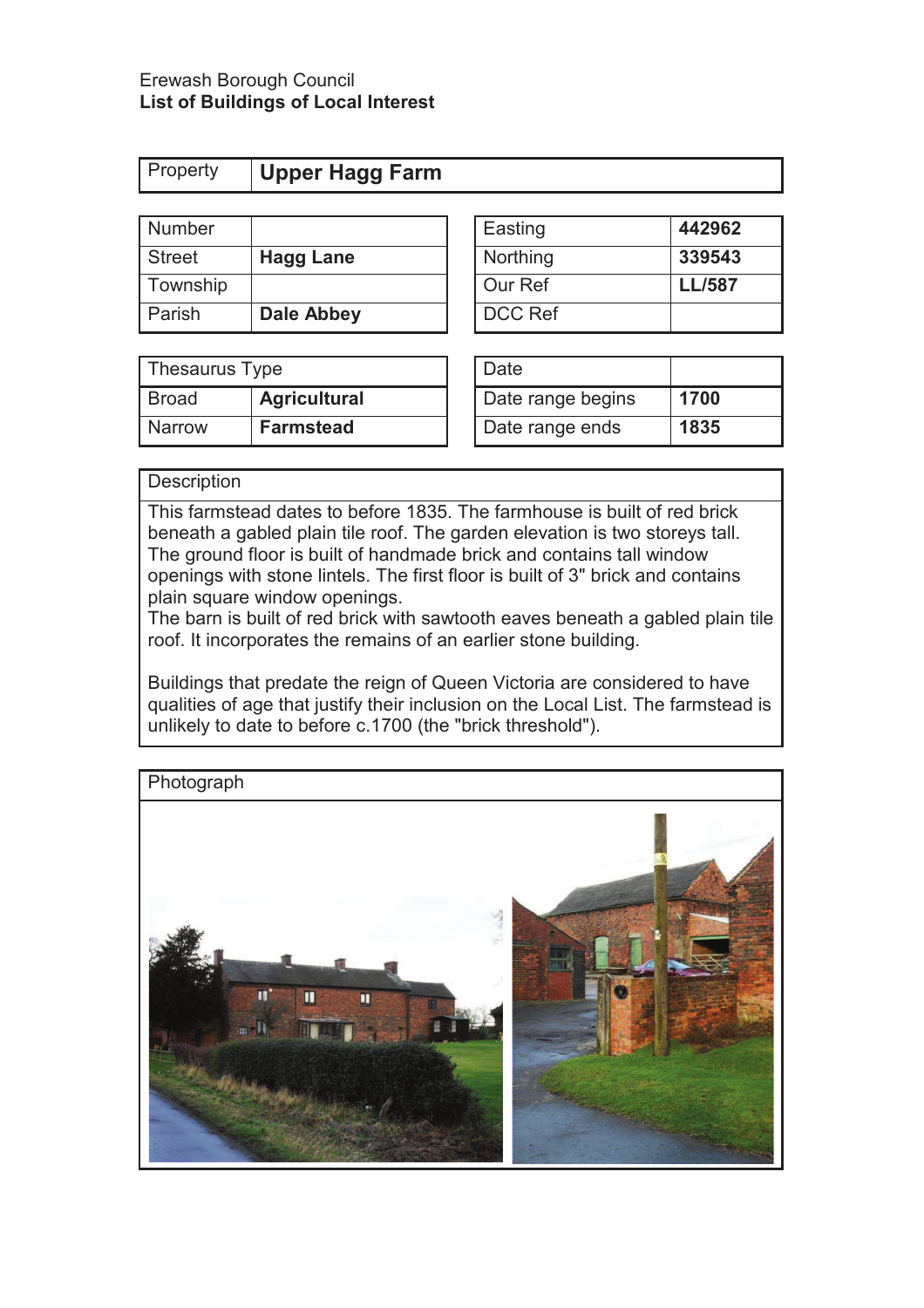| Property |
|----------|
|          |

# Property **Boyah Grange Farm**

| Number        |                        | Easting        | 444414        |
|---------------|------------------------|----------------|---------------|
| <b>Street</b> | <b>Potato Pit Lane</b> | Northing       | 337972        |
| Township      |                        | Our Ref        | <b>LL/588</b> |
| Parish        | <b>Dale Abbey</b>      | <b>DCC Ref</b> |               |

| Thesaurus Type |                     | Date              |      |
|----------------|---------------------|-------------------|------|
| <b>Broad</b>   | <b>Agricultural</b> | Date range begins | 1700 |
| <b>Narrow</b>  | <b>Farmstead</b>    | Date range ends   | 1835 |

| Easting  | 444414        |
|----------|---------------|
| Northing | 337972        |
| Our Ref  | <b>LL/588</b> |
| DCC Ref  |               |

| Date              |      |
|-------------------|------|
| Date range begins | 1700 |
| Date range ends   | 1835 |

### **Description**

A farmstead, built before 1835.

The farmstead is named on Sanderson's Map of 1835.

Buildings that predate the reign of Queen Victoria are considered to have qualities of age that justify their inclusion on the Local List. The farmstead is unlikely to date to before c.1700 (the "brick threshold"). No field assessment had been made of this building by the time of publication. The building has been included on the Local List on a provisional basis.

| Photograph |  |  |  |
|------------|--|--|--|
|            |  |  |  |
|            |  |  |  |
|            |  |  |  |
|            |  |  |  |
|            |  |  |  |
|            |  |  |  |
|            |  |  |  |
|            |  |  |  |
|            |  |  |  |
|            |  |  |  |
|            |  |  |  |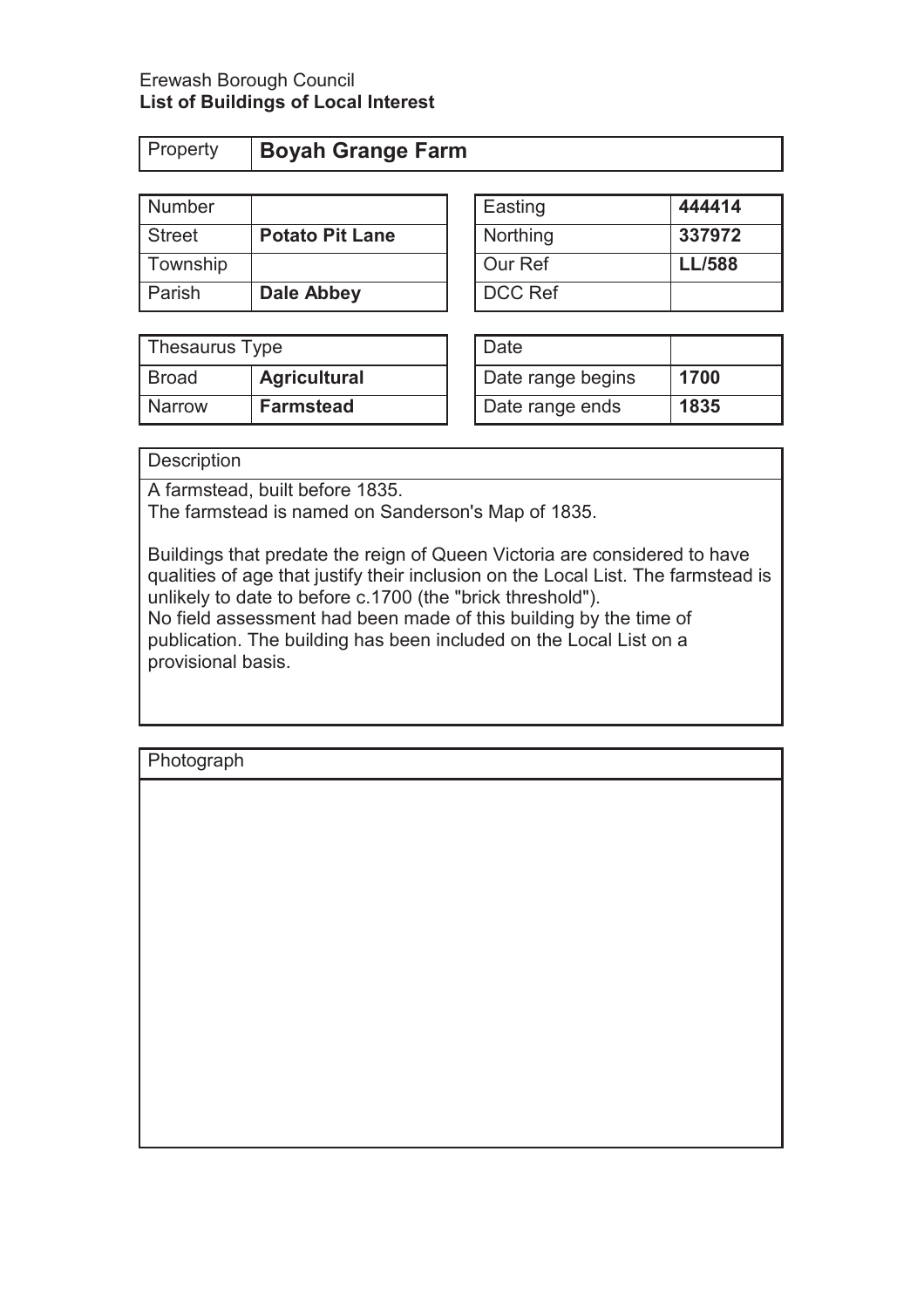## ty **Farm Buildings at Locko Grange Farm**

| Number        |                   | Easting        | 441788        |
|---------------|-------------------|----------------|---------------|
| <b>Street</b> | <b>Derby Road</b> | Northing       | 338965        |
| Township      |                   | Our Ref        | <b>LL/586</b> |
| Parish        | Dale Abbey        | <b>DCC Ref</b> |               |

| Thesaurus Type |                     | Date              |      |
|----------------|---------------------|-------------------|------|
| Broad          | <b>Agricultural</b> | Date range begins | 1700 |
| <b>Narrow</b>  | <b>Farmstead</b>    | Date range ends   | 1835 |

| Easting  | 441788        |
|----------|---------------|
| Northing | 338965        |
| Our Ref  | <b>LL/586</b> |
| DCC Ref  |               |

| Date              |      |
|-------------------|------|
| Date range begins | 1700 |
| Date range ends   | 1835 |

### **Description**

A granary and animal houses, built before 1835. The granary is built of red brick beneath a gabled roof. It is two storeys tall. It has an off-centre carriage opening. There is an external staircase against the gable wall. To the side and rear are single storey animal houses arranged in an "L" shape. The associated farmhouse has been substantially altered and extended; it is not considered to be of local interest.

The farmstead is named on Sanderson's Map of 1835.

Buildings that predate the reign of Queen Victoria are considered to have qualities of age that justify their inclusion on the Local List. The farmstead is unlikely to date to before c.1700 (the "brick threshold").

| Photograph |  |  |
|------------|--|--|
|            |  |  |
|            |  |  |
|            |  |  |
|            |  |  |
|            |  |  |
|            |  |  |
|            |  |  |
|            |  |  |
|            |  |  |
|            |  |  |
|            |  |  |
|            |  |  |
|            |  |  |
|            |  |  |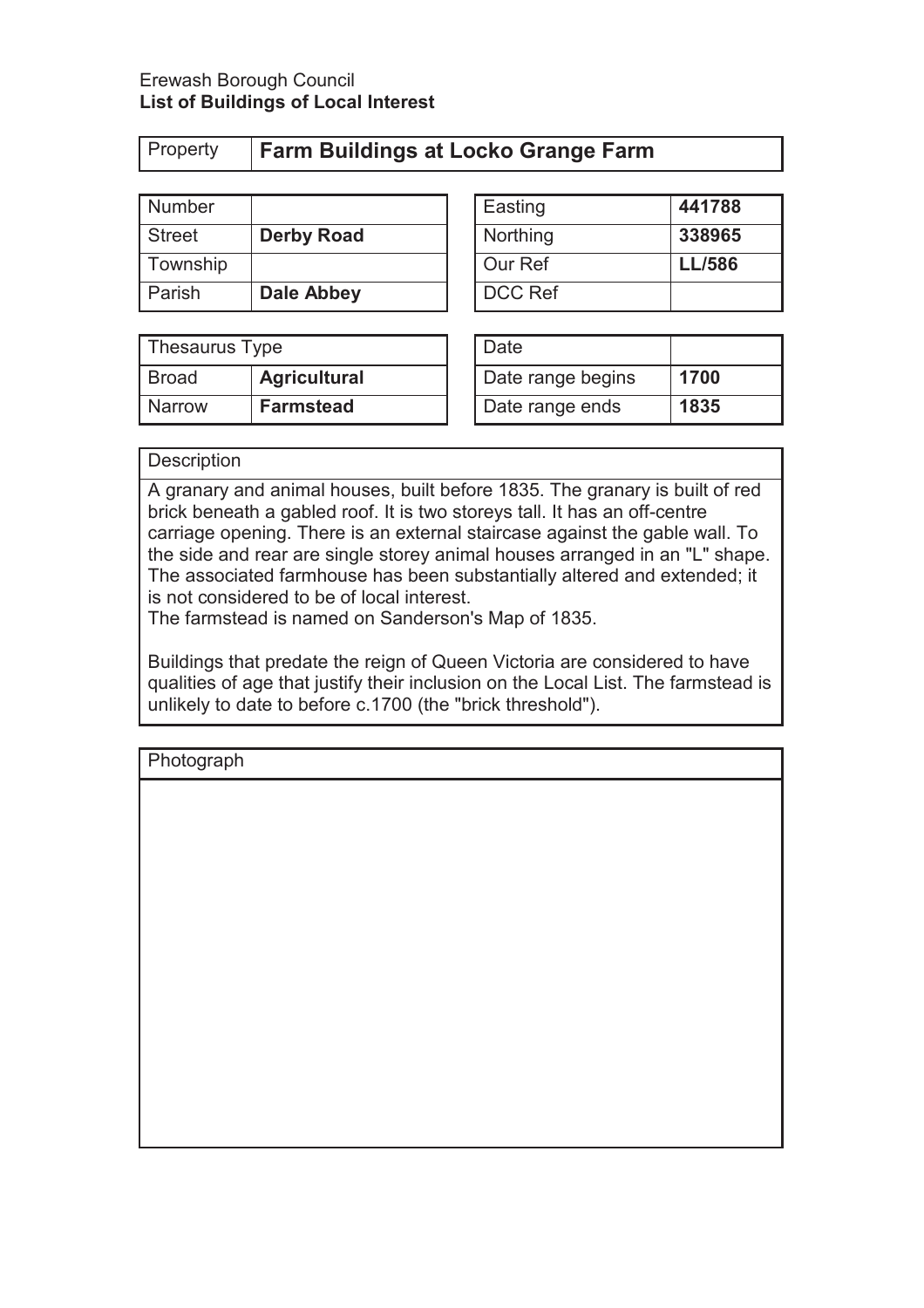Property **East Lodge** 

| <b>Number</b> |                   | Easting  | 441555        |
|---------------|-------------------|----------|---------------|
| <b>Street</b> | <b>Locko Road</b> | Northing | 338339        |
| Township      | <b>Locko Park</b> | Our Ref  | <b>LL/583</b> |
| Parish        | <b>Dale Abbey</b> | DCC Ref  |               |

| Thesaurus Type |                 | Date              |      |
|----------------|-----------------|-------------------|------|
| <b>Broad</b>   | <b>Domestic</b> | Date range begins | 1700 |
| <b>Narrow</b>  | Lodge           | Date range ends   | 1835 |

| Easting  | 441555        |
|----------|---------------|
| Northing | 338339        |
| Our Ref  | <b>LL/583</b> |
| DCC Ref  |               |

| Date              |      |
|-------------------|------|
| Date range begins | 1700 |
| Date range ends   | 1835 |

### **Description**

The east lodge to Locko Park, built before 1835 and extended in the late nineteenth century by the addition of a south wing.

The lodge is in the Gothick style. It is faced in pebbledash render beneath a gabled plain tile roof laid in decorative bands. The lodge is one-and-a-half storeys tall. There is a central timber framed porch flanked by square window openings beneath pointed arched hoodmoulds. The lodge is named on Sanderson's map of 1835.

Buildings that predate the reign of Queen Victoria are considered to have qualities of age that justify their inclusion on the Local List. The building is unlikely to date to before c.1700 (the "brick threshold").

| Photograph |  |
|------------|--|
|            |  |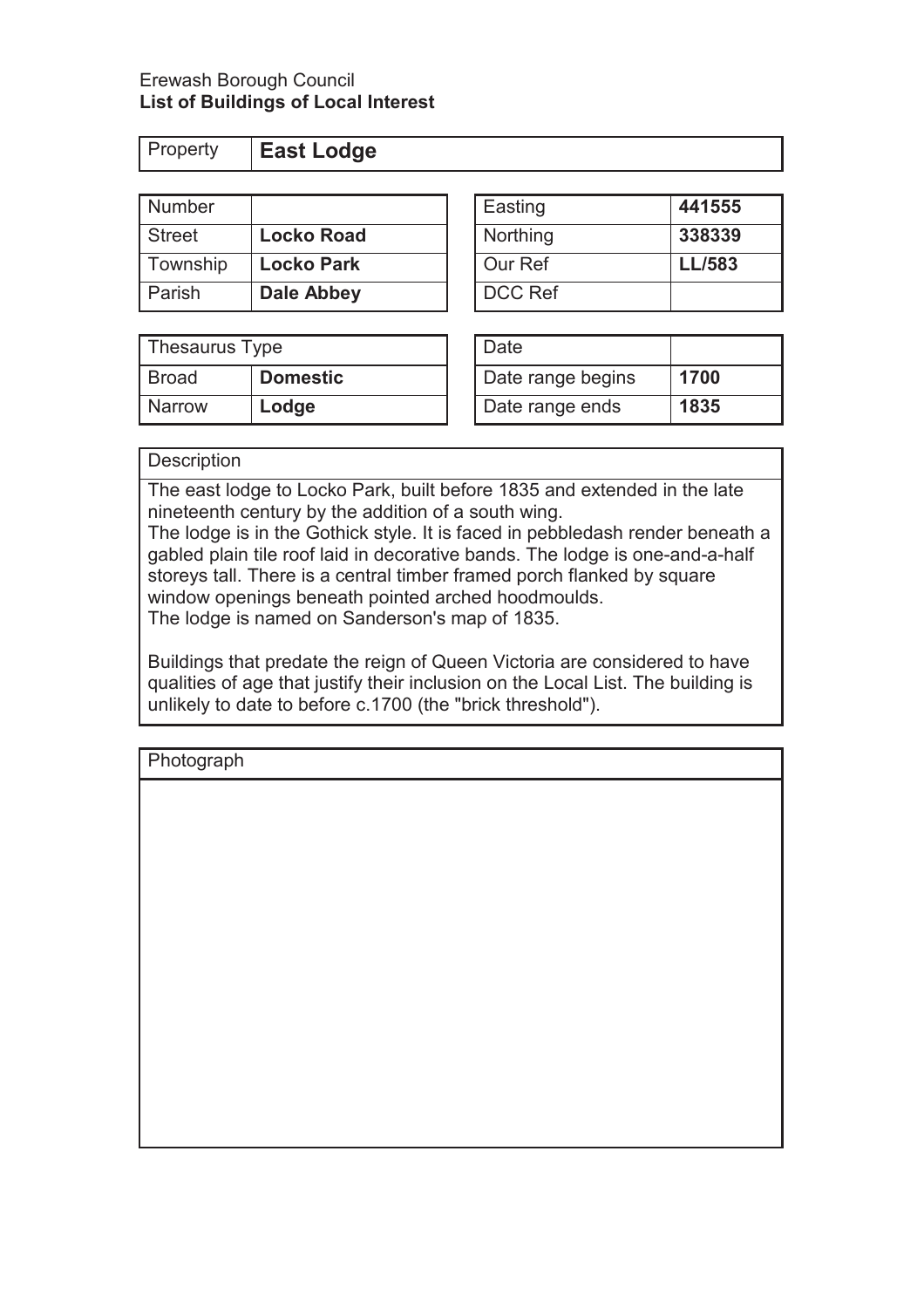| Property | North Lodge |
|----------|-------------|
|          |             |

| Number        |                   | Easting        | 440237        |
|---------------|-------------------|----------------|---------------|
| <b>Street</b> | <b>Derby Road</b> | Northing       | 339358        |
| Township      |                   | Our Ref        | <b>LL/582</b> |
| Parish        | Dale Abbey        | <b>DCC Ref</b> |               |

| Thesaurus Type |                 | Date              |      |
|----------------|-----------------|-------------------|------|
| Broad          | <b>Domestic</b> | Date range begins | 1700 |
| <b>Narrow</b>  | Lodge           | Date range ends   | 1835 |

| Easting  | 440237        |
|----------|---------------|
| Northing | 339358        |
| Our Ref  | <b>LL/582</b> |
| DCC Ref  |               |

| Date              |      |
|-------------------|------|
| Date range begins | 1700 |
| Date range ends   | 1835 |

### **Description**

The north lodge to Locko Park, built before 1835. The lodge is faced in smooth render beneath a hipped slate roof. The front elevation is two storeys tall. Each storey contains a pair of modern windows. The lodge is named on Sanderson's map of 1835.

Buildings that predate the reign of Queen Victoria are considered to have qualities of age that justify their inclusion on the Local List. The building is unlikely to date to before c.1700 (the "brick threshold").

### **Photograph**

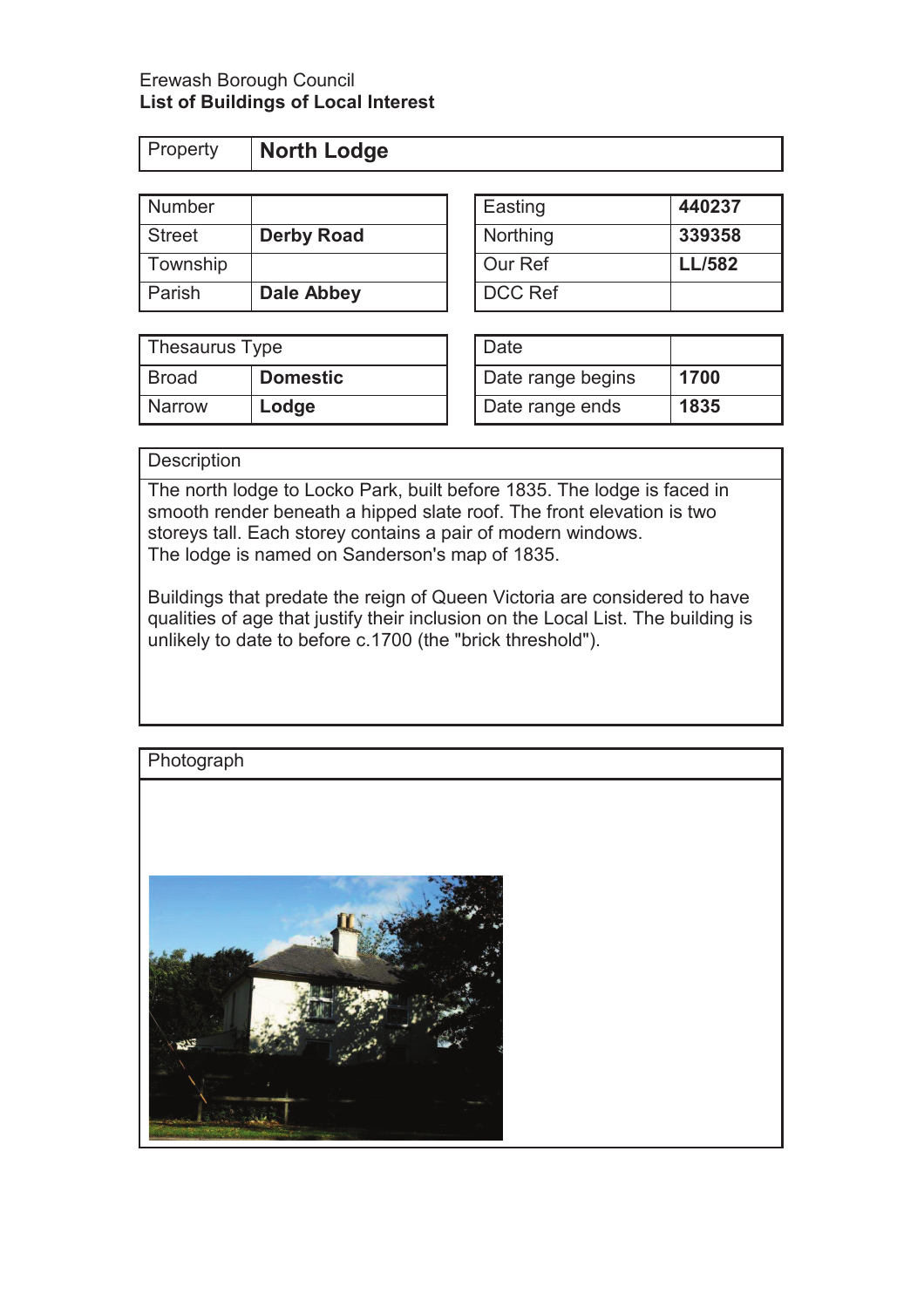| Property | <b>Flourish Farm</b> |
|----------|----------------------|
|          |                      |

| Number        |                      | Easting        | 442710        |
|---------------|----------------------|----------------|---------------|
| <b>Street</b> | <b>Ladywood Road</b> | Northing       | 338825        |
| Township      |                      | Our Ref        | <b>LL/167</b> |
| Parish        | Dale Abbey           | <b>DCC Ref</b> |               |

| 338825        |
|---------------|
| <b>LL/167</b> |
|               |
|               |

| Thesaurus Type |                     | ' Date            | C <sub>18</sub> |
|----------------|---------------------|-------------------|-----------------|
| Broad          | <b>Commercial</b>   | Date range begins | 1700            |
| <b>Narrow</b>  | <b>Public House</b> | Date range ends   | 1799            |

| Date              | C <sub>18</sub> |
|-------------------|-----------------|
| Date range begins | 1700            |
| Date range ends   | 1799            |

### **Description**

A public house, built in the eighteenth century. It is faced in roughcast render beneath a gabled Staffordshire blue tiled roof. The front elevation is two storeys tall. There is a central, late nineteenth century gabled porch with a semicircular doorcase. This is flanked on either side by two window openings with stone sills. There are similar windows above. Contemporary farm buildings survive to the rear.

Formerly known as the Stanhope Arms.

Buildings that predate the reign of Queen Victoria are considered to have qualities of age that justify their inclusion on the Local List.

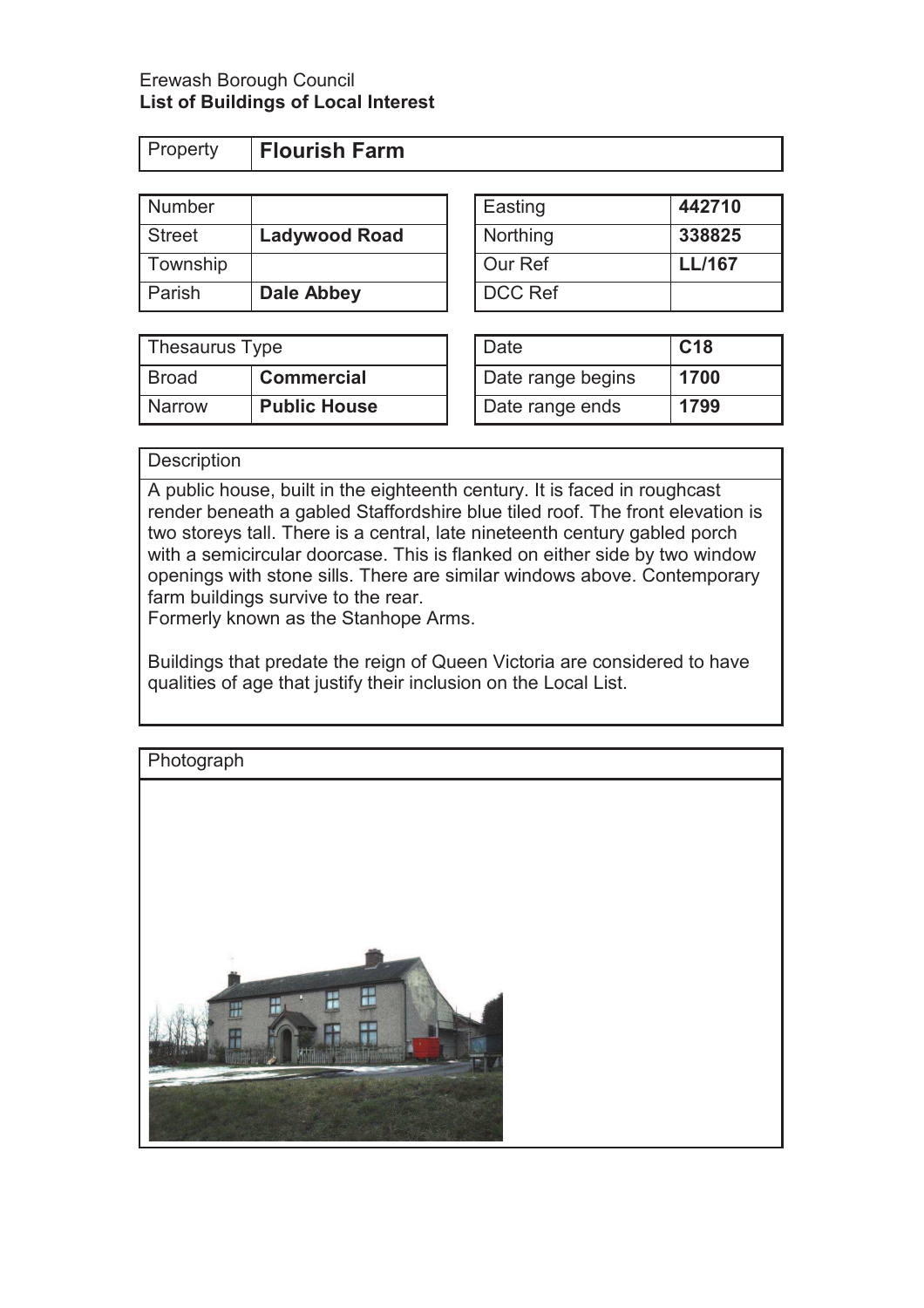| Property |  |
|----------|--|
|----------|--|

# **Spondon Wood Farm**

| Number        |                   | Easting        | 441602        |
|---------------|-------------------|----------------|---------------|
| <b>Street</b> | <b>Dale Road</b>  | Northing       | 337231        |
| Township      |                   | Our Ref        | <b>LL/585</b> |
| Parish        | <b>Dale Abbey</b> | <b>DCC Ref</b> |               |

| Thesaurus Type |                     | Date              |      |
|----------------|---------------------|-------------------|------|
| Broad          | <b>Agricultural</b> | Date range begins | 1700 |
| <b>Narrow</b>  | <b>Farmstead</b>    | Date range ends   | 1835 |

| Easting  | 441602        |
|----------|---------------|
| Northing | 337231        |
| Our Ref  | <b>LL/585</b> |
| DCC Ref  |               |

| Date              |      |
|-------------------|------|
| Date range begins | 1700 |
| Date range ends   | 1835 |

### **Description**

A farmstead, built before 1835. The farmhouse is built of red brick in random bond, with dentillated eaves beneath a gabled concrete tile roof. It is two-and-a-half storeys tall. There is a central gabled porch flanked by early twentieth century side-hung casements. Some contemporary farm buildings survive, albeit altered.

The farmstead is named on Sanderson's Map of 1835.

Buildings that predate the reign of Queen Victoria are considered to have qualities of age that justify their inclusion on the Local List. The farmstead is unlikely to date to before c.1700 (the "brick threshold").

| Photograph |  |  |
|------------|--|--|
|            |  |  |
|            |  |  |
|            |  |  |
|            |  |  |
|            |  |  |
|            |  |  |
|            |  |  |
|            |  |  |
|            |  |  |
|            |  |  |